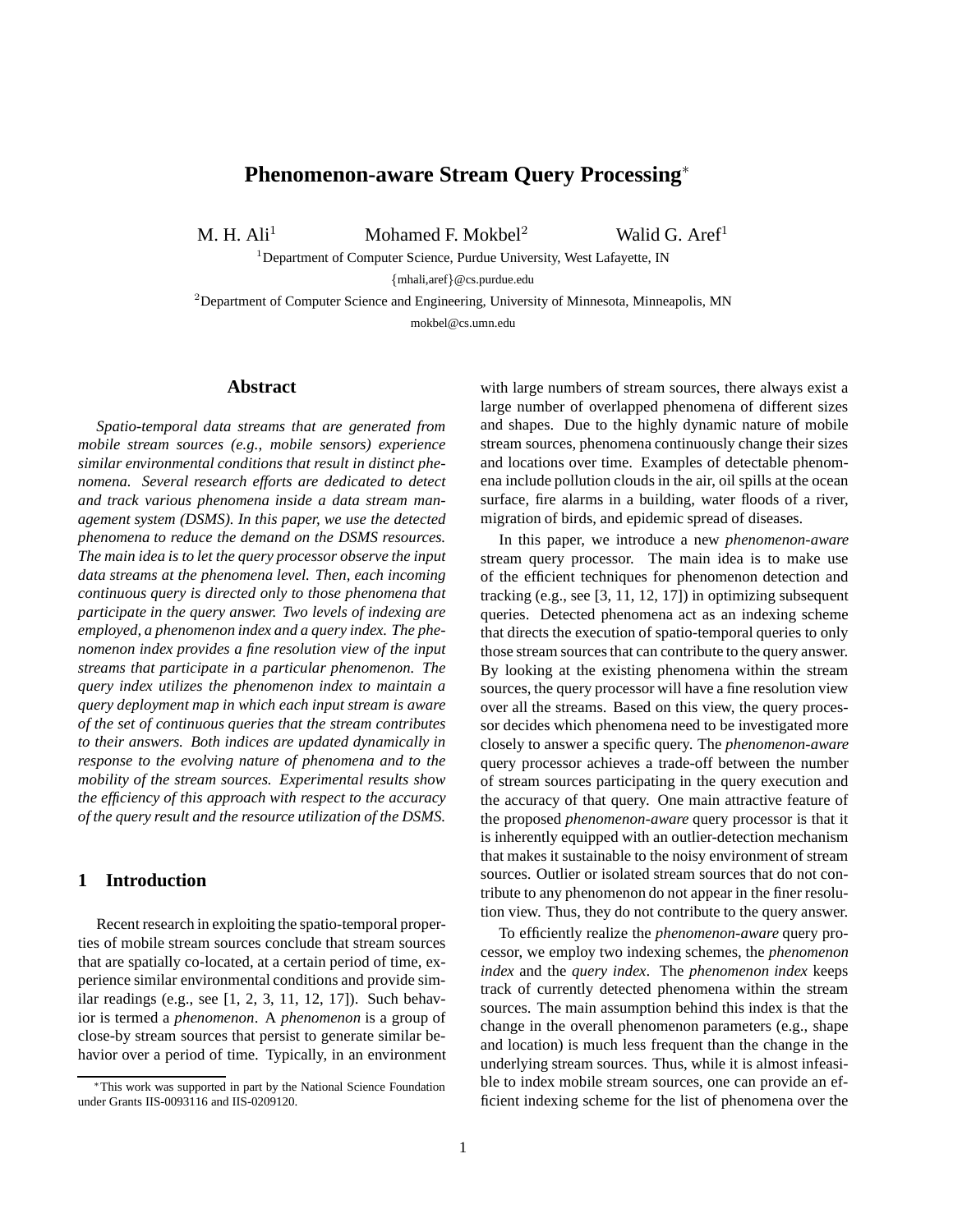stream sources. The *query index* keeps track of currently registered queries in the system and indexes them by their regions of interesting phenomena (i.e., phenomena that satisfy the query predicates). On top of both the *phenomenon index* and the *query index*, a *query deployment map* (*QDM*) is maintained. The QDM allows each stream source s to subscribe only to a list of queries that s contributes to their answer. The QDM is updated as stream sources join, leave, or change their locations in the environment. In summary, the contributions of this paper are as follows:

- 1. We introduce the concept of *phenomenon-aware query processing* and empower data stream management systems with a phenomenon-aware optimizer.
- 2. We propose two levels of indices at the core of the phenomenon-aware optimizer; a *phenomenon index* and a *query index*.
- 3. Given the phenomenon and the query indices, we develop an efficient *query deployment map* where each query is deployed over a small subset of data streams.
- 4. We provide an experimental evidence that phenomenon-aware query processing increases the output rate of continuous queries that are registered at the system (e.g., by up to 300%).

The rest of this paper is organized as follows. Section 2 describes the system architecture. Sections 3 and 4 describe the *phenomenon* and the *query* indices, respectively. Section 5 provides an experimental study of the proposed indices inside a prototype DSMS. An overview of the related work is given in Section 6. Section 7 concludes the paper.

## **2 System Architecture**

Figure 1 gives the architecture of the proposed phenomenon-aware optimizer. The phenomenon-aware optimizer has three components: the *phenomenon monitor*, the *query plan analyzer*, and the *query dispatcher*. The *phenomenon monitor* tracks phenomena as they move in space and maintains a *phenomenon index*. The phenomenon index indexes phenomena by content (i.e., reading values). The *query plan analyzer* traverses the phenomenon index for each query plan to decide which phenomenon regions are likely to satisfy the query predicates. Then, the *query index* is built to index queries spatially based on their regions of interest. The *query dispatcher* updates the query deployment map according to the locations of the mobile stream sources. Then, the *query dispatcher* executes each query only over stream sources that are in the query's regions of interest.

Inputs to the phenomenon-aware query optimizer are of three types: a stream of *phenomenon updates*, a stream of *location updates*, and a *set of query plans*. The stream of *phenomenon updates* provides the optimizer with



**Figure 1. The Architecture of a phenomenonaware stream query optimizer.**

the necessary knowledge about phenomena in the space. A *phenomenon update* tuple has one of the two forms: *(Phenomenon-id, Behavior-Update, B)* or *(Phenomenon-id, Region-Update, R)* to indicate a behavior or a region update, respectively. A phenomenon-behavior update implies a change in the readings of the phenomenon underlying streams, e.g., an increase in the temperature readings of a fire. A phenomenon-region update implies a displacement of the stream sources contributing in the phenomenon, e.g., the movement of a fire in accordance to the wind direction. The stream of *location updates* provides the optimizer with the current locations of the stream sources and has the form *(StreamSource-id,x,y)*, where *x* and *y* are the location coordinates. The set of *query plans*is processed by the optimizer based on the optimizer's knowledge of existing phenomena.

The phenomenon-aware optimizer outputs a *query deployment map*. The *query deployment map* is represented as a sequence of commands of the form *(StreamSourceid* **SUBSCRIBES TO** *Query-id)* to indicate that a stream source is of interest to a particular query.

### **3 Phenomenon Indexing**

This section provides a basic and generic definition of a phenomenon along with a description of the phenomenon index and its manipulating algorithms.

**Definition 1** *A phenomenon*  $P_{\tau}$  *at time instant*  $\tau$  *is a binary tuple*  $(R_{\tau}, B_{\omega})$ , where  $R_{\tau}$  *is the bounding region of phenomenon*  $P_{\tau}$ *at time instant*  $\tau$  *and*  $B_{\omega}$  *is the representative behavior of phenomenon*  $P_{\tau}$  *over the most recent time window of size*  $\omega$ , *S.T.*  $\forall$ *stream*  $S_i \in R_{\tau}$ ,  $Prob(|B_{\omega}(S_i) - B_{\omega}| \geq \epsilon) \leq \alpha$ .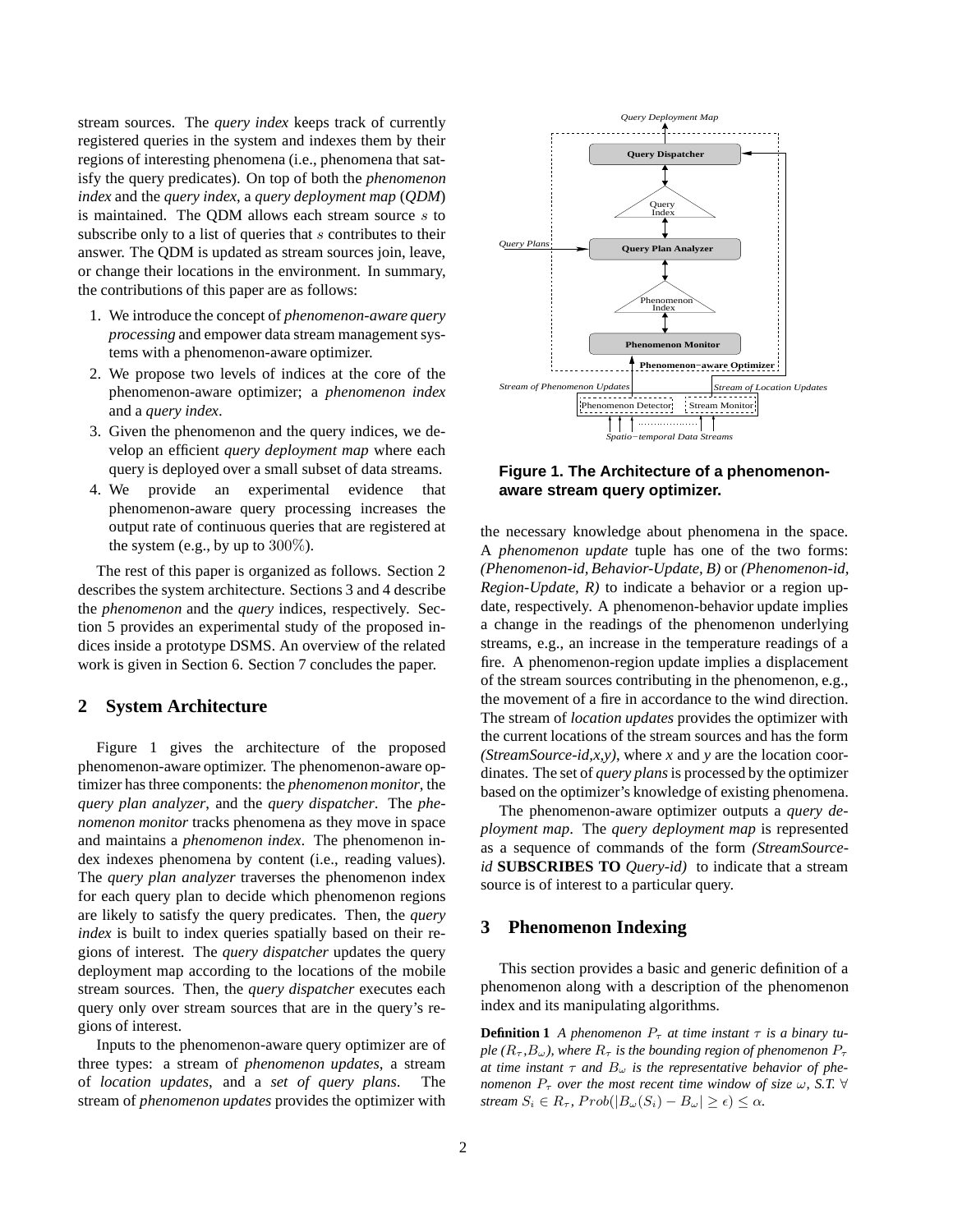Based on Definition 1, a phenomenon has to be associated with a time instant  $\tau$  because a phenomenon may change its location  $(R_{\tau})$  over time. Also, the representative behavior of a phenomenon  $B_{\omega}$  is captured over a window of time  $(\omega)$  to ensure its persistency and to avoid the effect of noise. A stream source  $S_i$  that lies in the phenomenon region  $R_{\tau}$  should report a behavior  $(B_{\omega}(S_i))$  that is similar to the phenomenon representative behavior  $B_{\omega}$  with high probability.  $B_{\omega}$  captures the intrinsic features of the underlying phenomenon, e.g., values, frequencies, and trends of tuples contributing to the phenomenon. The exact choice of  $B_{\omega}$  is orthogonal to the phenomenon indexing. The only requirements that  $B_{\omega}$  needs to satisfy are the following two properties: (1) Fast online processing, where the phenomenon behavior should be captured and updated quickly to fit in the online data-streaming environment, (2) Adherence to the postulates of a metric space, where the distance among the behavior of different phenomena should be positive, symmetric, and should satisfy the triangular inequality. Assuming that the phenomenon behavioral properties are upheld, we present the indexing algorithms in terms of the following two phenomenon interface functions:

- 1.  $P2P\text{-}Dist(P_1, P_2)$ : A phenomenon-to-phenomenon distance function to compute the distance between the behaviors of two phenomena. The *P2P-Dist* function is used to maintain the phenomenon index upon insertion and deletion of phenomena.
- 2. *Q2P-Dist(*Q*,*P*)*: A query-to-phenomenon distance function to compute the distance between a given query  $Q$  and the behavior of a phenomenon  $P$ . The *Q2P-Dist* function is used by standing queries to search the index for interesting phenomena.

There are several alternatives to represent a phenomenon behavior in a metric space. As an example of such metric representations, we represent the phenomenon behavior by a histogram of its underlying values. The *P2P-dist* function is the  $L_2$  distance between the normalized histogram buckets. Equation 1 gives the distance between the equi-width histograms of two phenomena:  $P_1$  and  $P_2$ . Each histogram contains *n* buckets of equal width. Phenomena  $P_1$  and  $P_2$ contain a total of  $N_1$  and  $N_2$  reading values coming from their underlying streams over the most recent window  $\omega$ , respectively. The number of values in each histogram bucket  $(h_{1i}$  and  $h_{2i})$  is normalized by the total number of values  $(N_1$  and  $N_2$ ) because two phenomena may have similar behaviors but with a different number of underlying stream readings. Then, we measure the distance between corresponding histogram buckets. The *Q2P-dist* function (Equation 2) measures the selectivity of the query over the histogram buckets. Then, we divide the selectivity by the total number of streams in the phenomenon to assess the number of expected output tuples relative to the query deployment cost.



**Figure 2. The phenomenon index.**

$$
P2P\text{-dist}_{H}(P_{1}, P_{2}) = \sqrt{\sum_{i=1}^{n} \left(\frac{h_{1i}}{N_{1}} - \frac{h_{2i}}{N_{2}}\right)^{2}}
$$
(1)  
Q2P\text{-dist}\_{H}(Q, P) =  $\frac{\sum_{i=1}^{n} Selectivity_{Q}(h_{i})}{No\text{-}of\text{-}Streams}$  (2)

Having a function that measures the distance among phenomenon behaviors in a metric space enables the indexing of phenomena by their behaviors. For example, we can build the phenomenon index using *M-tree* [6]. *M-tree* indexes large data sets in a generic metric space.

#### 3.1 The Phenomenon-Index Structure

Figure 2 illustrates the phenomenon index. The phenomenon index has two types of nodes: *leaf* nodes and *nonleaf* nodes. One *leaf* node is constructed per phenomenon to store the following information: (1)  $Ph-id$ , the phenomenon identifier,  $(2)$   $R$ , the current phenomenon region, and (3) LSQ, a list of satisfied queries, i.e., queries with predicates that are satisfied by values of the phenomenon. *Non-leaf* nodes recursively group nodes with similar behavior. Each non-leaf node maintains a list of <*child-ptr, B*> pairs where *child-ptr* is a pointer to the child whose behavior is  $B$ . As we go up the tree, the behavior field  $B$  in the non-leaf node is set to be a representative for the behavior of all the phenomena in the child subtree. Hence, *Non-leaf* nodes direct the search operation to the leaf nodes.

### 3.2 Maintaining the Phenomenon Index

Figure 3 gives the algorithm for maintaining the phenomenon index when receiving a change in the phenomenon behavior. The inputs to the algorithm are the phenomenon identifier (*Ph-id*) and the new behavior ( $B_{new}$ ). To avoid updating the phenomenon index for marginal phenomena changes, we compare the input behavior to the base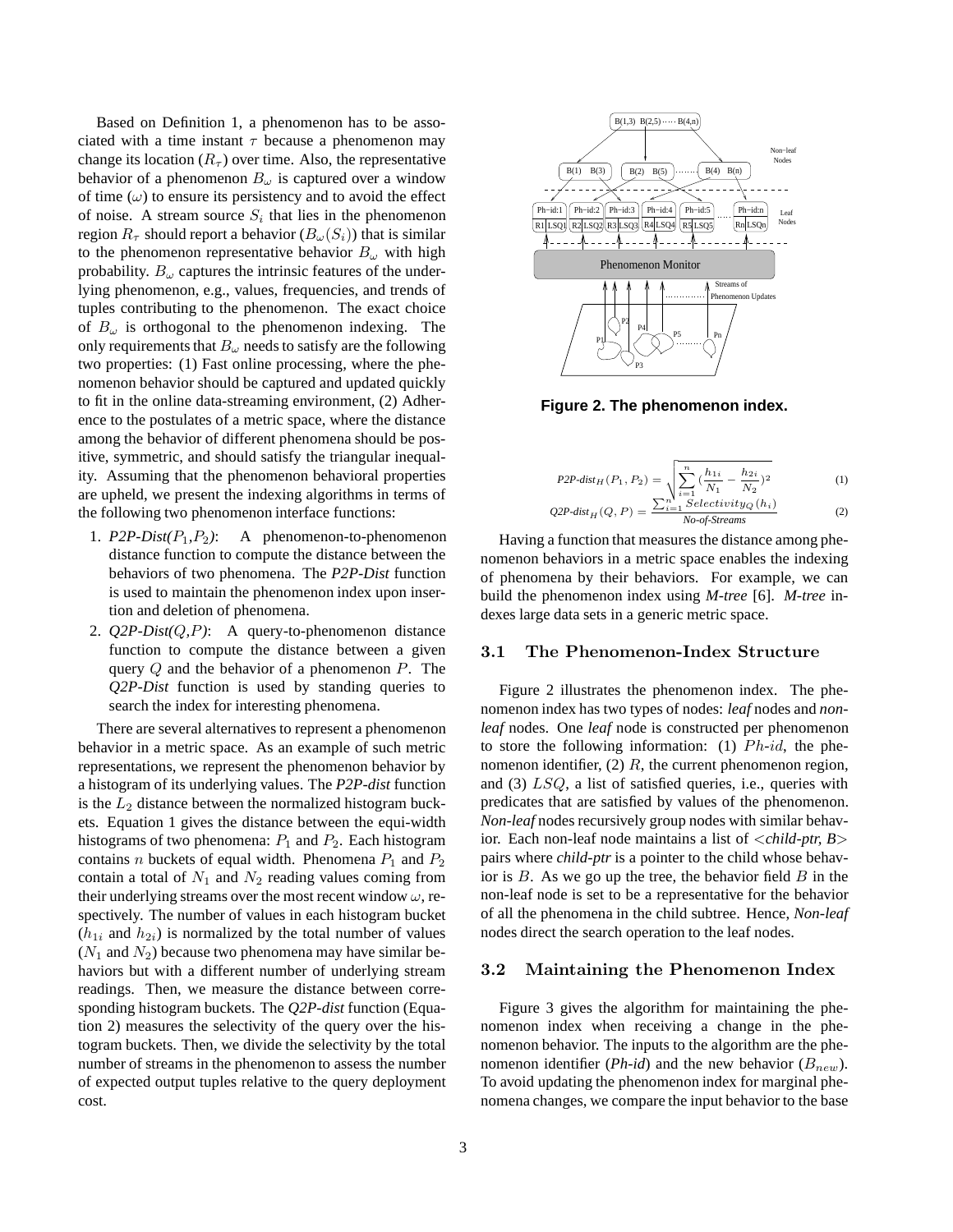```
PROCEDURE Update-Phenomenon-Behavior (Ph-id,Bnew)
   1. CurrentBehvior(Ph-id)=B_{new}2. if (P2P-Dist(CurrentBehavior,BaseBehavior)≤BT P ) exit
   3. BaseBehavior(Ph-id)=B_{new}4. Propagate (Ph-id, B_{new}) update to upper levels of the index
   5. FOR (i=1 TO sizeof(Ph-id.LSQ))
                if Q2P-Dist(Ph-id.LSQ[i],Ph-id)> d
                         delete(Ph-id.LSQ[i])
   6. Node-Ptr=LeafNode(Ph-id)
      Do
         (a) Node-Ptr=ParentNode(Node-Ptr)
         (b) Changed=FALSE
         (c) FOR EVERY leaf nodes LN in Node-Ptr subtree S.T. LN is not visited
             before
                FOR (i=1 TO sizeof(LN.LSQ))
                  if Q2P-Dist(LN-Ptr.LSQ[i],Ph-id)≤d
                       add LN-Ptr.LSQ[i] TO LeafNode(Ph-id)
                       Changed=TRUE;
```
WHILE (*Changed*)

#### **Figure 3. Updating the phenomenon index.**

phenomena behavior, i.e., the one used in building the phenomenon index. Then, we process the incoming phenomena update only if it is more different than the base phenomenon by the *behavior tolerance parameter* (*BTP*) (Steps 1 and 2 in Figure 3). Examples of marginal phenomena update that we want to avoid processing include the temperature readings inside a fire region where temperature fluctuates up and down by small amounts. Updating the index with every behavior update may overload the system. Once the distance between the current and the base behaviors goes above *BTP*, the value of the current behavior is copied into the base behavior (Step 3 in Figure 3). Then, the base behavior is propagated up the phenomenon index causing updates in the non-leaf index nodes (Step 4 in Figure 3). For all the queries that were interested in the phenomena (*LSQ*), we check whether they are still interested in the new value of the phenomena. This is performed by going through all the queries in  $LSQ$  and computing the distance between each query and the phenomenon new behavior. If the distance becomes greater than d, the query is removed from the *LSQ* of this phenomenon region (Step 5 in Figure 3).

To discover the new queries that become interested in the phenomenon new behavior, we make use of the similarity in behavior among neighboring regions in the phenomenon index (Step 6 in Figure 3). The main idea is to backtrack the path from the leaf node of the phenomenon index to the root node. At every non-leaf node on the path (pointed to by *Node-Ptr*), we identify the queries that are in the subtree of *Node-Ptr* and are *not* in the phenomenon query list (i.e., LSQ of *Ph-id*). These queries are candidates to be added to the LSQ of the phenomenon *Ph-id* if they are within distance d from the phenomenon new behavior. We go up the phenomenon index until we reach a level where no more queries are added to the LSQ of *Ph-id* leaf node.

```
PROCEDURE \textbf{Time-d}\left(d_{initial}[1\cdots No\text{-}of\text{-}Queries]\right)1. FOR (i=1 TO No-of-Queries)
              (a) d[i] = d_{initial}[i](b) d_{safe}[i] = d_{initial}[i] \times SafetyFactor<br>
(c) PhenomenonIndex.Search(Q_i, d_{safe}[i])
             (d) \textbf{Dispatch}(Q_i, d[i])2. WHILE (TRUE)
              (a) FOR (i = 1 TO No-of-Queries)
                     QM_i = \frac{Output - tuples - per - second_i}{No - of - Streams}N o-of-Streams_i<br>\sum QM_i(b) AvgQM = \frac{\sum QM_i}{No-of-Queries}<br>(c) FOR (i = 1 TO No-of-Queries)
                         i. d[i] = d[i] \times \frac{\mu \cdot Q M_i}{A v g Q M}ii. if d[i] > d_{safe}[i]A. dsafe[i] = d[i]× SafetyFactor
                               B. PhenomenonIndex.Search(Q_i, d_{safe}[i])
                       iii. Dispatch(Q_i, d[i])
```
(d) wait a number of seconds

#### **Figure 4. Searching the phenomenon index.**

#### 3.3 Searching the Phenomenon Index

A query is executed over a phenomenon region if the phenomenon behavior is within distance  $d$  from the query (based on the *Q2P-Dist* function). For each query, a range selection (with the query in the center and with a radius of d) is executed over the phenomenon index. With the increase in d, the query is deployed over a larger number of phenomenon regions. Consequently, more output tuples are produced at the expense of consuming more system resources. On the other hand, decreasing  $d$  conserves the system resources and produces less output tuples. Choosing the value of  $d$  depends on two factors: (1) The availability of resources (that are assigned to queries based on their priorities) and (2) The quality of the output. Varying  $d$  both over time and from query to query gives the flexibility to tune every query based on the quality of its output.

Figure 4 gives the algorithm that measures the quality of a query output in terms of the average number of output tuples per second per stream compared to other queries. This measure reflects the relative (i.e., relative to other queries) output gain (i.e., output tuples per second) per unit cost. Here, a unit cost means deploying the query over one stream. The input to the algorithm is an initialization vector for the values of  $d$ , one entry per query. Initially, the value of  $d$  for each query  $Q_i$  is set to its corresponding initial value  $d_{initial}[i]$  (Step 1a in Figure 4). In addition, we initialize a *safety vector* to the corresponding  $d_{initial}$  multiplied by a *safety factor* (Step 1b in Figure 4). The *safety vector* is used to *prefetch* a larger number of regions than required when searching the phenomenon index, i.e., a superset of the result returned by vector  $d$  (Step 1c and 1d in Figure 4). The main idea is to avoid searching the index multiple times if the values in vector  $d$  increase over time.

For every query, we evaluate its quality measure (Step 2a in Figure 4). Then, we find the average value for the quality measure over all queries (Step 2b in Figure 4). For each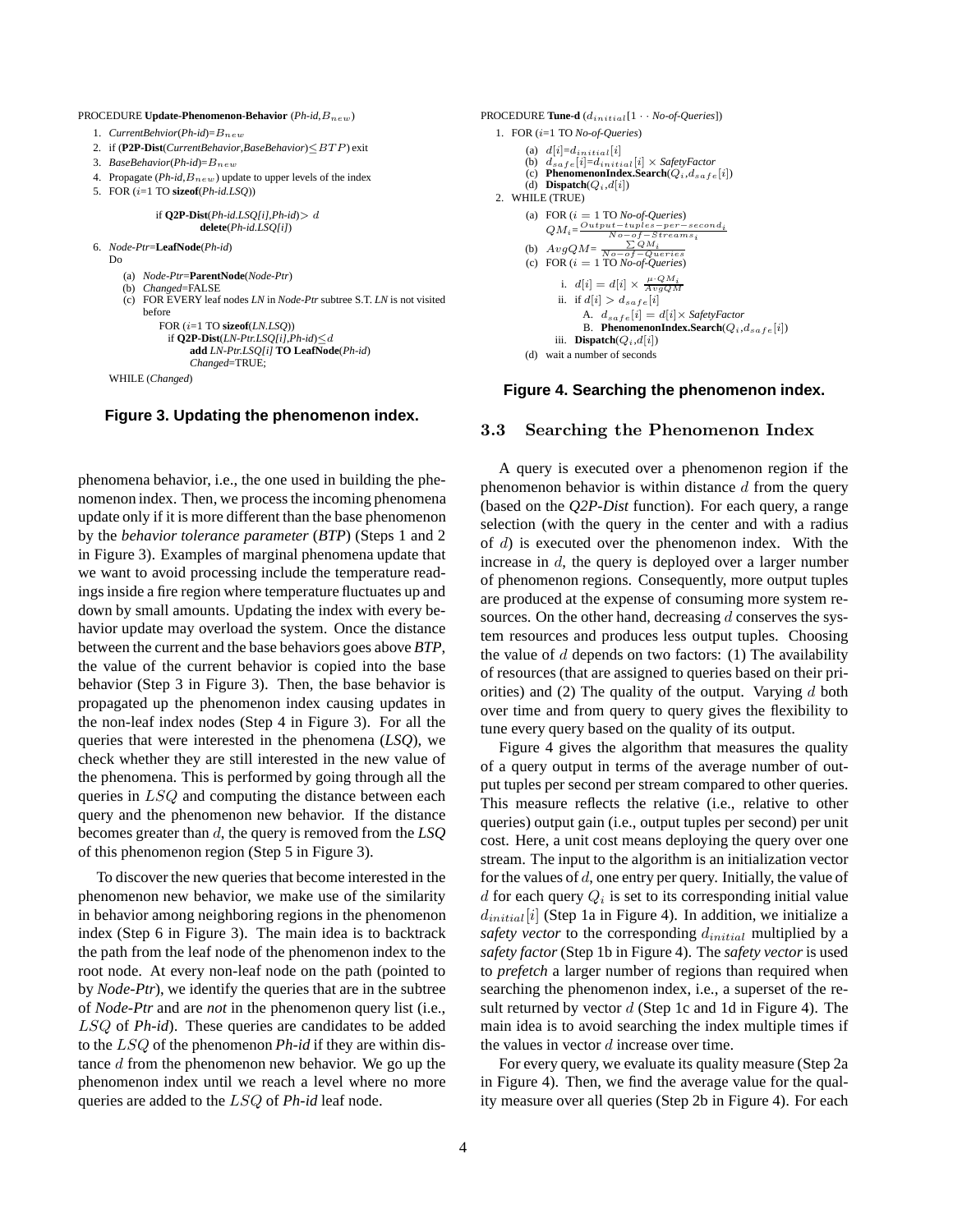query, the value of  $d$  is tuned based on the relative performance of each query  $\frac{\mu \cdot Q M_i}{AvgQM}$  where  $\mu$  is a weight factor between 0 and 1 that indicates how fast we propagate updates to the values of  $d$ . If the new value of  $d$  exceeds the precomputed safe value  $d_{safe}$ ,  $d_{safe}$  values is updated and the phenomenon index is searched gain. Finally the query is dispatched to the new set of phenomenon regions and the algorithm goes into a sleep period before it is executed again (Step 2d in Figure 4). The *safetyfactor*,  $\mu$ , and the length of the *sleep period* are all system tuning parameters.

## **4 Query Indexing**

This section describes building and maintaining the query index over the outcome of the phenomenon index. The query index indexes queries by their regions of interest to generate efficient query deployment maps (*QDMs*). A *QDM* (as in Definition 2) maps and executes each query on a set of data streams. An efficient *QDM* deploys queries over regions that are likely to satisfy the query predicates. As an alternative to *QDM*, we define the stream's query working set (*QWS*) to capture the same information as *QDM*. A stream's *QWS* (as in Definition 3) is the set of queries that are executed on that stream. A *QDM* can be driven from the streams' query working sets and vice versa. Therefore, *QDMs* and *QWSs* are used interchangeably.

**Definition 2** *A query deployment map (QDM) gives for each guery* Q *a set of streams*  $S$  *S.T.*  $\forall s_i \in S$ *, Q is executed on*  $s_i$ *.* 

**Definition 3** *A query working set (QWS) gives for each stream* s *a set of queries*  $\mathcal{Q}$  *S.T.*  $\forall$   $Q_i \in \mathcal{Q}$ ,  $Q_i$  *is executed on s.* 

Figure 5 illustrates the query index. Leaf nodes store the phenomenon identifiers, their regions R, and their corresponding lists of satisfied queries LSQ, where one leaf node corresponds to only one phenomenon. Non-leaf nodes are constructed to spatially index the *bounding boxes bb* of phenomenon regions. The phenomenon index is a typical spatial index (e.g., an R-tree or one of its variants) for phenomenon regions. Updates to the index correspond to the movements of the phenomenon regions in space over time.

The query index is constructed by the query plan analyzer and is searched by the query dispatcher (Figure 1). The query plan analyzer propagates all updates in the region and the *LSQ* fields of the phenomenon-index leaf nodes to the query-index leaf nodes. If a phenomenon region is updated, this phenomenon region is deleted and is reinserted into the query index to adjust the indexs spatial properties. Updates to the *LSQ* fields are localized to the leaf nodes and do not affect the non-leaf nodes. For every stream, the query dispatcher searches the query index to retrieve all phenomenon regions that overlap the stream's location. The stream's query working set (*QWS*) is the union of all *LSQs*

that are associated with regions that overlap the stream's location. The *QWS* of stream  $s_i$  is obtained as follows:

$$
QWS(s_j) = \bigcup LSQ_i \text{ such that } s_j \text{.location} \in R_i \tag{3}
$$

Equation 3 implies that each stream subscribes to all queries that are interested in regions overlapping with the stream's location. Queries that have no interest in these regions are not executed on that stream. Therefore, no system resources are wasted to process queries that are not likely to be satisfied by the stream readings. The query dispatcher monitors changes in the streams' locations to update their *QWSs* dynamically. Imagine a sensor attached to a firefighter moving inside a building on fire and experiencing various types of phenomena, e.g., smoke, heat, and illumination as he moves from one region to another. Figure 6 gives an example of such a mobile stream source over the last five time instants. At timestamp  $\tau - 4$  the stream falls in regions R3 and R4. The stream's *QWS* is the union of all queries that are interested in these two regions, i.e.,  $(Q3, Q4, Q5, Q6) \bigcap (Q3, Q5, Q6) = (Q3, Q4, Q5, Q6).$ At timestamp  $\tau - 3$ , the stream is in region R4 only and Q4 is no longer interested in the stream's readings. As the stream moves to region R2 and R1, the *QWS* becomes  $(Q2,Q5,Q7)$  and  $(Q1,Q2,Q5)$ , respectively.

The leaf nodes in the phenomenon index have the same structure as the leaf nodes in the query index. Hence, the leaf nodes are shared by the two indices as illustrated in Figure 7. Upon receiving a phenomenon update, the update is propagated up the phenomenon index to reflect the phenomenon new behavior. Query plans search the phenomenon index from the root downwards and update the *LSQ* fields of the leaf nodes accordingly. Upon updating the leaf nodes, the query index is updated from the bottom up to accommodate any changes in the region fields of leaf nodes. Finally, the query index is searched from the top down with every update in the network configuration to associate each stream with a set of phenomenon regions.

To implement the query index, we need a spatial index to maintain the bounding boxes of the queries' interesting regions. The query index is required to accommodate frequent updates in the indexed regions. We implement the query index as an *R-tree with update memo* (RUM [20]). RUM accommodates heavy updates by using an update-memo approach. This approach buffers updates in an update-memo structure and propagates these updates up the R-tree index from time to time.

### **5 Experiments**

The proposed phenomenon-aware optimizer and its associated indices are implemented inside the *Nile* DSMS [10]. In this section, we explore the performance of the proposed phenomenon-aware optimizer experimentally. The experiments are based on a sensor data set that is extracted from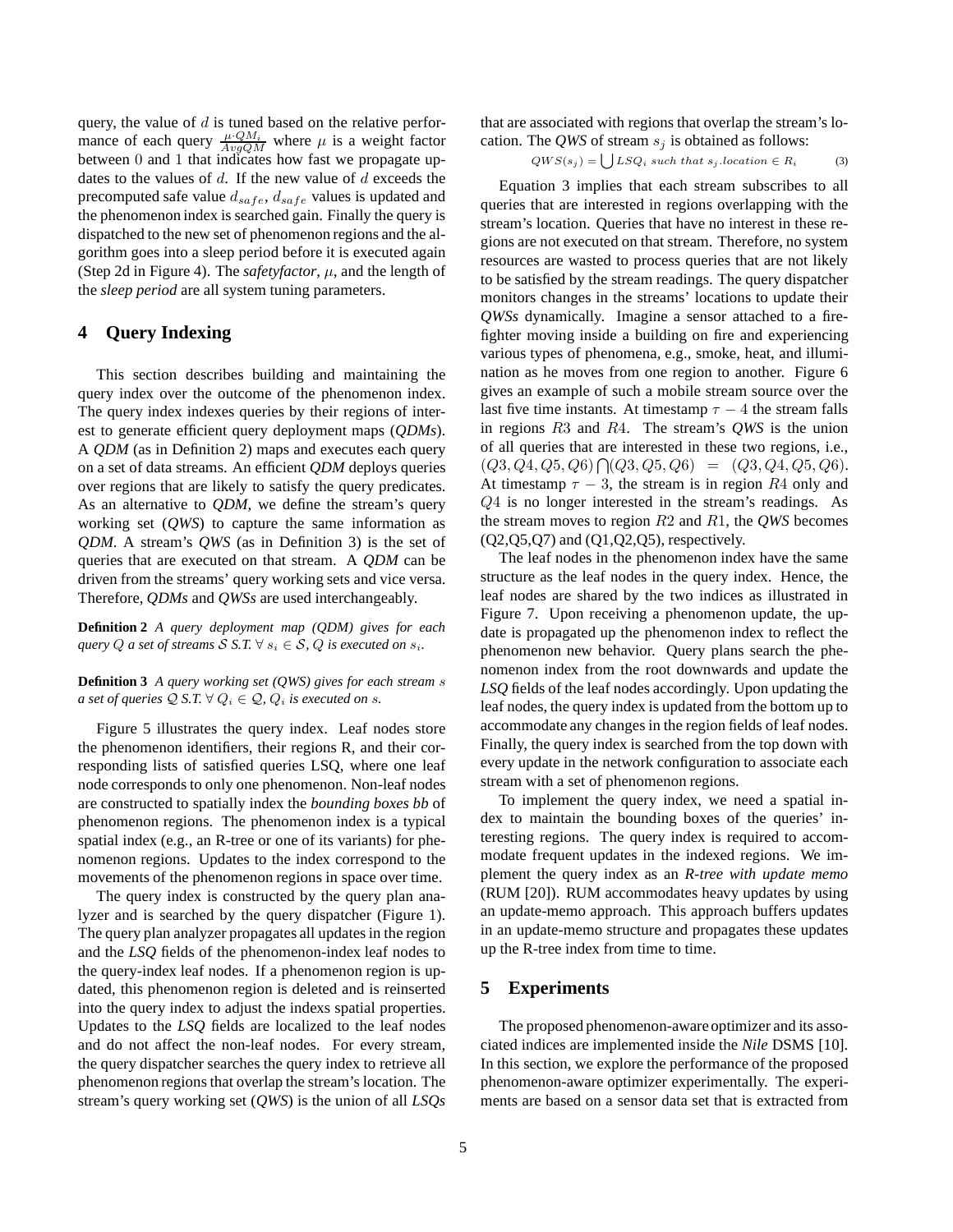

**Figure 8. The performance of the phenomenon-aware optimizer w.r.t. the output rate.**

the *Nile-PDT* system [2]. The experimental setup of *Nile-PDT* simulates a large-scale sensor network (up to 2000 sensors). Each sensor generates a stream of 10,000 tuples where the tuple values follow the Zipfian distribution. For each stream, the Zipfian parameter is an integer value chosen randomly between 1 and 5. The interarrival time between two consecutive tuples coming from the same source follows the exponential distribution with an average of one second. The phenomenon is detected as in Definition 1 with  $\alpha$  and  $\omega$  set to 5 and 10 seconds, respectively. Unless mentioned otherwise, we deploy 100 range queries over a set of 1000 data streams randomly distributed in space. The average radius of the query range is 10% of the space.

We conduct three sets of experiments. The first set of experiments measures the increase in the output rate in response to the proposed phenomenon-aware optimization (Section 5.1). The second set of experiments measures the reduction in the system's resource consumption (Section 5.2). The third set of experiments evaluates the best values for the system's tuning parameters (Section 5.3). We measure the output rate and the system resources with respect to a variable number of queries and a variable number of data streams. We also investigate the effect of varying the radius of a range query on the system's performance. All the experiments in this section are based on a real implementation of the proposed optimizer inside *Nile* [10]. The *Nile* engine executes on a machine with Intel Pentium IV, CPU 2.4GHZ and 512MB RAM running Windows XP.

## 5.1 The Output Rate

In this section, we investigate the average output rate per query under three different implementations:

- 1. **Optimal query execution,** where the query result is computed as if we have infinite resources. The stream rates are slowed down such that no tuples are dropped out of the input buffers.
- 2. **Naive query execution,** where all queries are executed over all streams in the system.
- 3. **Optimized query execution,** where a phenomenonaware optimizer is utilized.

Figure 8a illustrates the output rate per query of the three implementations with respect to a variable number of queries. In the optimal implementation, each query gets enough resources to process all tuples, and therefore, the output rate is not affected by the number of queries. In the naive implementation, the system resources are divided among all queries leading to a decrease in the output rate with the increase in the number of queries. In the optimized solution, each stream subscribes only to a small subset of queries (the stream's query working set) leading to a reduced processing load. Hence, the system resources are utilized efficiently to increase the output rate of each query.

Figure 8b illustrates the output rate per query with respect to a variable number of streams. The optimal output rate increases linearly with the increase in the number of streams because each additional stream contributes to the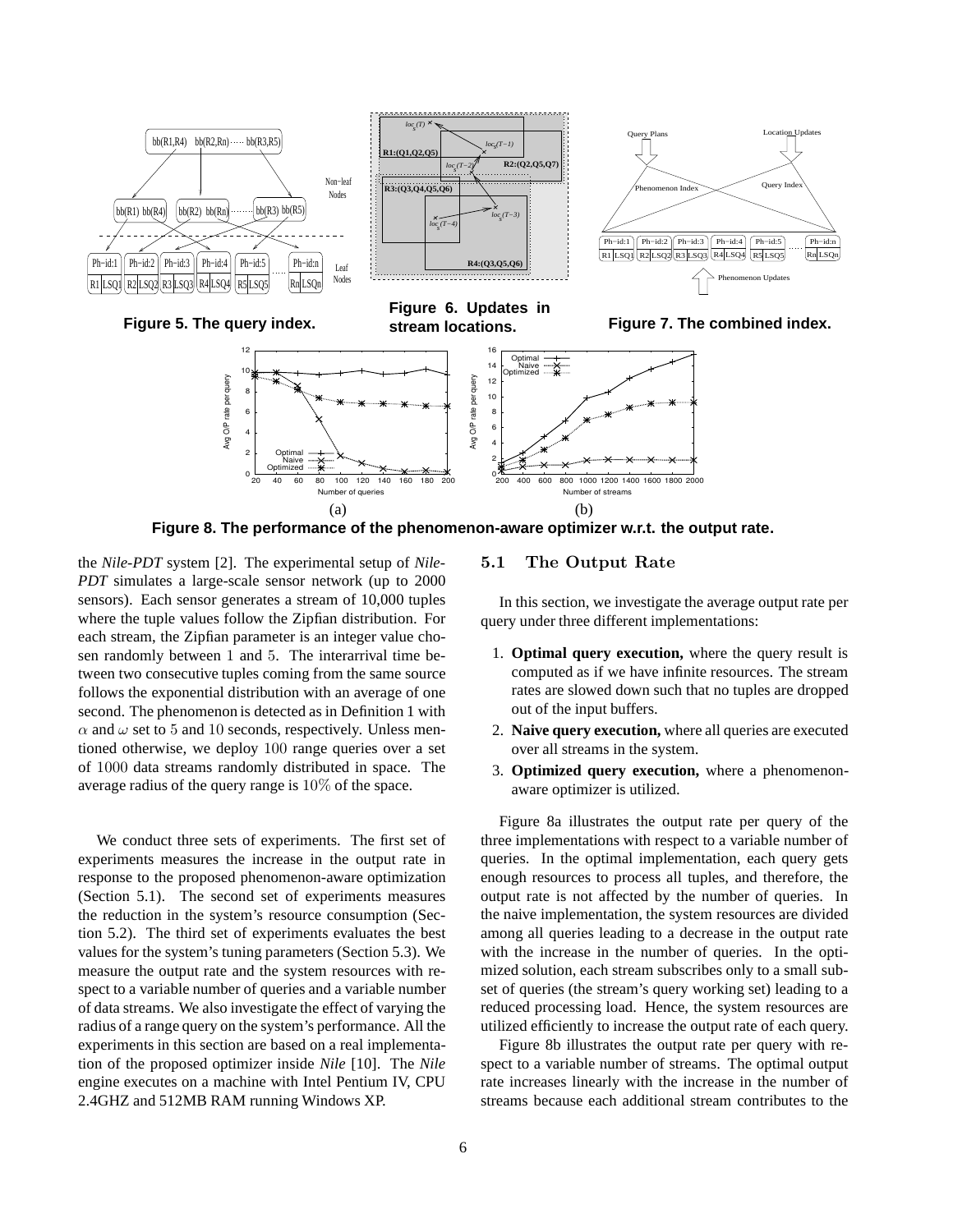

query result. However, the output of the naive and optimized versions saturates with the increase in the number of streams, yet, with different rates. The optimized solution *triples* (300%) the output rate of the naive implementation, and meanwhile, the optimized output rate is 30% less than the optimal output rate (at 100 queries and 1000 streams).

### 5.2 The System Resources

In the absence of a phenomenon-aware optimizer, every query is deployed over every stream in the system. In this section, we evaluate the amount of savings in system resources achieved by a phenomenon-aware optimizer. We measure the average number of streams that subscribe to the same query and, alternatively, the number of queries that are executed on the same stream. We also measure the percentage of idle streams, i.e., streams that subscribe to no queries. Idle streams can be sampled at a lower rate or can be turned off for some time. We repeat the experiment for the same data set after we vary the average radius of the search range.

Figure 9 measures the effect of increasing the number of queries on the system resources. With the increase in the number of queries, the average number of streams subscribed to the same query is not affected because each query is executed only on streams of interest (Figure 9a). However, the average number of queries that are executed on the same stream increases to accommodate the added queries (Figure 9b). As we increase the number of queries, queries are spread over various locations of the space and decreases the number of idle streams (Figure 9c).

Figure 10 measures the effect of increasing the number of streams on the system resources. With the increase in the number of streams, the average number of streams subscribed to a query increases in response to having more streams satisfying the query predicates (Figure 10a). However, the average number of queries executed on a stream remains fixed because each stream subscribes only to a subset of interested queries (Figure 10b). Consequently, the number of idle streams is not affected (Figure 10c). Notice that the increase in the radius of the range query increases the utilization of system resources quadratically.

To quantify the savings in system resources, consider the case of 100 queries (radius=10% of space) running on 1000 streams. We notice that each query is executed on 55 data streams out of the 1000 streams (5.5% of the total number of streams). Also, 44% of the data streams are not fed to the query processor because they have no associated queries.

## 5.3 System's Tuning Parameters

In Section 3, we presented several tuning parameters for the phenomenon index, e.g., the *behavior tolerance parameter* (*BTP*), the *safetyfactor*,  $\mu$ , and the length of the *sleep period*. Each parameter controls the propagation of updates to the phenomenon index. The best values of these parameters are obtained experimentally by varying the value of one parameter while fixing the others. This tuning process is conduct repeatedly till we converge to the best values of the parameters. Also, the tuning process may be repeated upon changing the domain of underlying data streams.